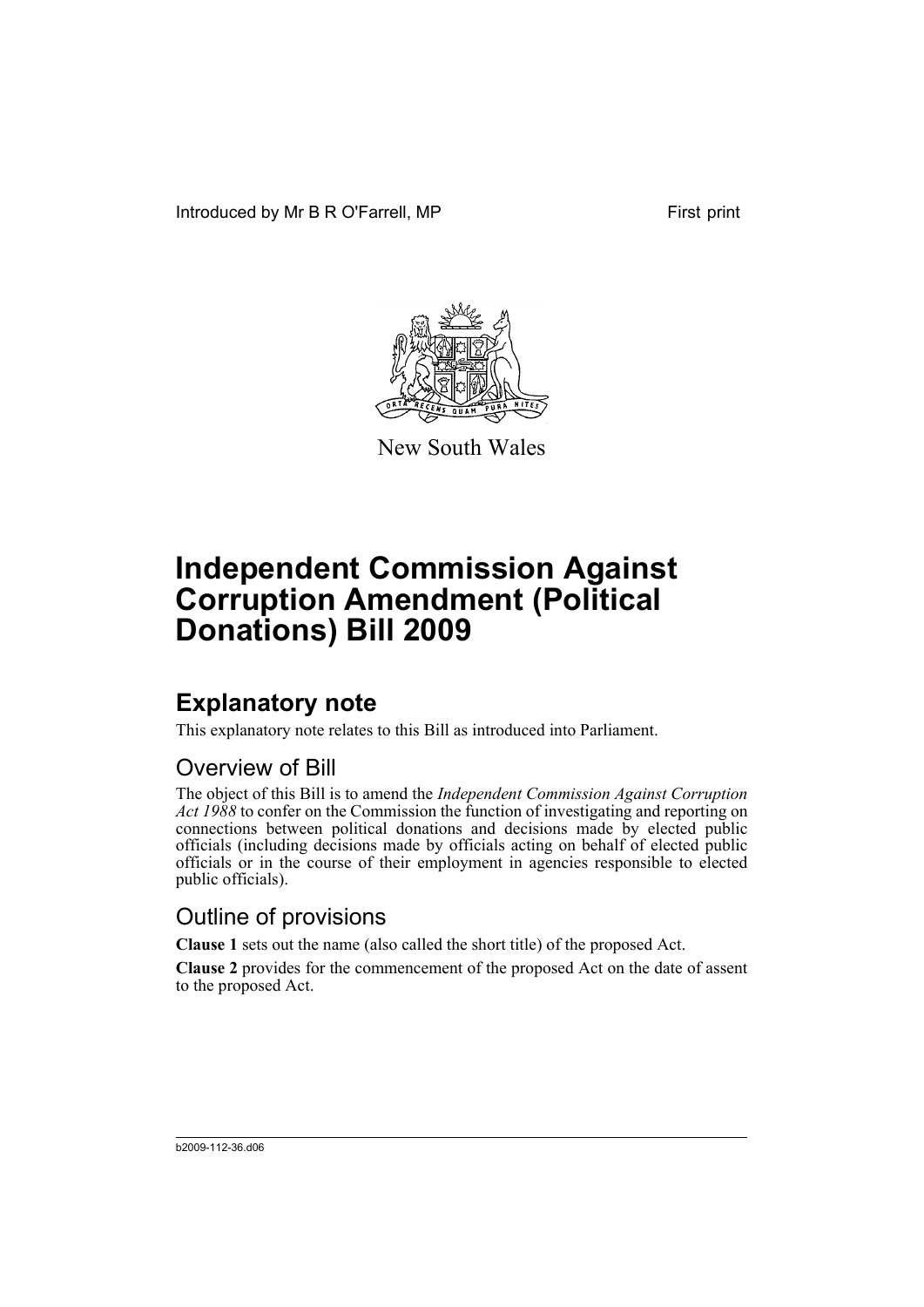Independent Commission Against Corruption Amendment (Political Donations) Bill 2009

Explanatory note

### **Schedule 1 Amendment of Independent Commission Against Corruption Act 1988 No 35**

**Schedule 1** inserts section 13A into the *Independent Commission Against Corruption Act 1988*. The new section includes, as a function of the Commission, the function of conducting on-going investigations into (and reporting on) any connections between reportable political donations to elected public officials (or to the political parties to which they belong) and the decisions made by those officials. The new section provides that there is such a connection if the official makes a decision that benefits the political donor and the decision is apparently made because of the donation (whether because it was a benefit to which the political donor was not reasonably entitled or for any other reason). The elected public officials to whom the new section applies are elected members of Parliament or of local councils and any candidates for election to Parliament or to a local council. For the purposes of the new section, decisions made by officials acting on behalf of elected public officials, or in the course of their employment in agencies responsible to elected public officials, are to be regarded as the decisions of the elected public officials.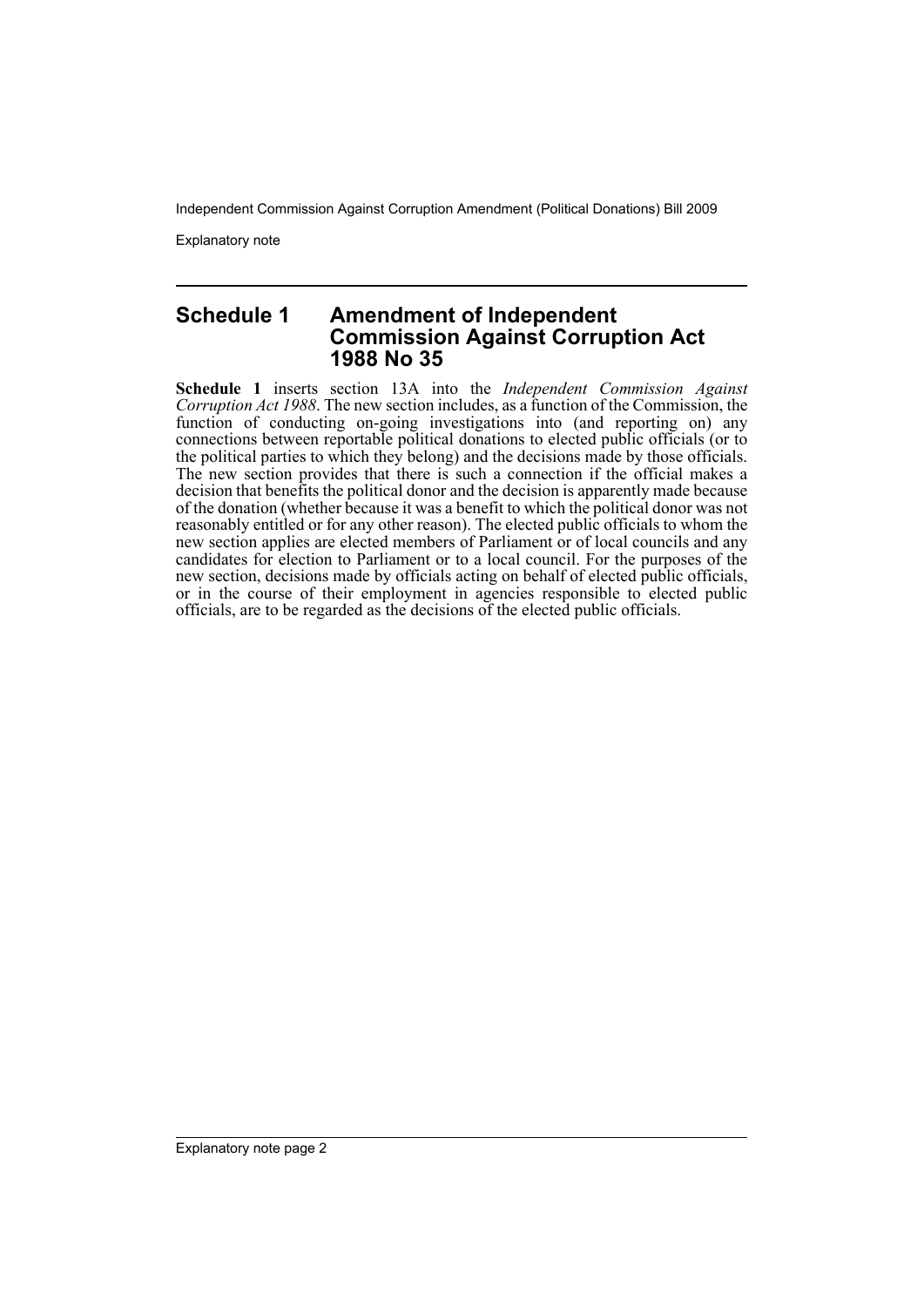Introduced by Mr B R O'Farrell, MP First print



New South Wales

# **Independent Commission Against Corruption Amendment (Political Donations) Bill 2009**

## **Contents**

|            |                                                                          | Page |
|------------|--------------------------------------------------------------------------|------|
|            | Name of Act                                                              |      |
| 2          | Commencement                                                             |      |
| Schedule 1 | Amendment of Independent Commission Against<br>Corruption Act 1988 No 35 | 3    |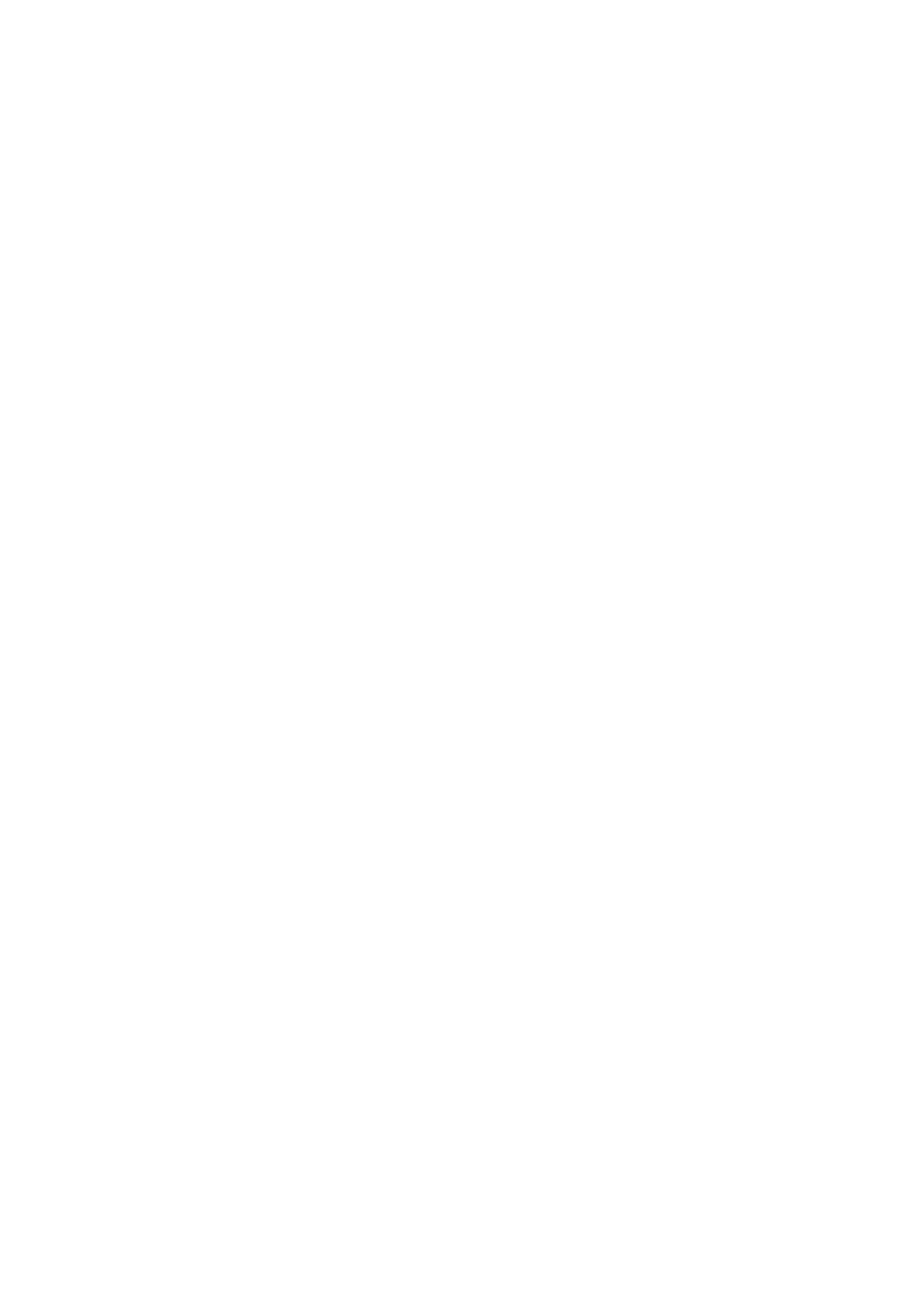

New South Wales

# **Independent Commission Against Corruption Amendment (Political Donations) Bill 2009**

No , 2009

### **A Bill for**

An Act to amend the *Independent Commission Against Corruption Act 1988* to confer on the Independent Commission Against Corruption the function of investigating and reporting on connections between political donations and decisions of elected public officials.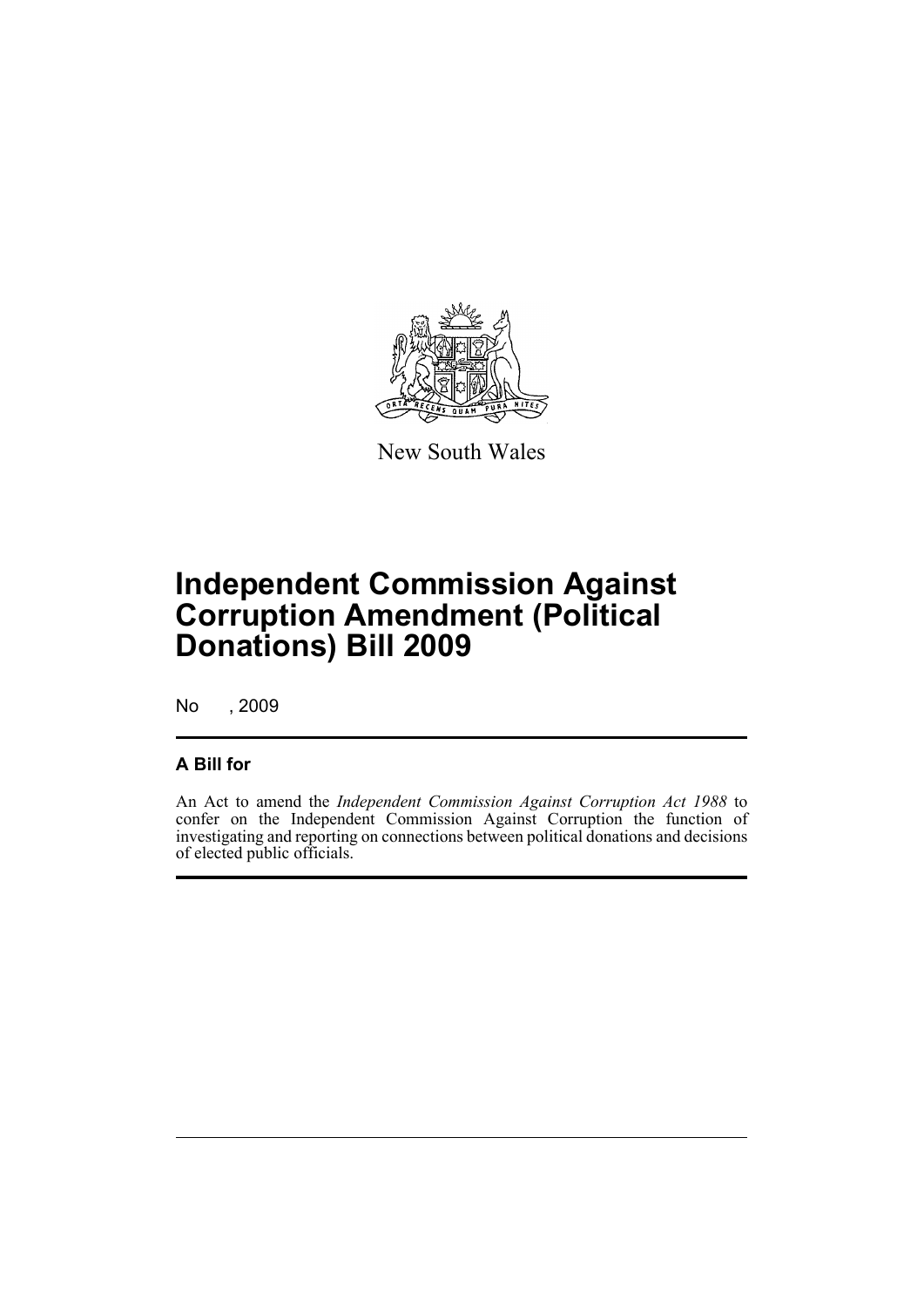#### Independent Commission Against Corruption Amendment (Political Clause 1 Donations) Bill 2009

<span id="page-5-1"></span><span id="page-5-0"></span>

| The Legislature of New South Wales enacts:                                                             | 1             |
|--------------------------------------------------------------------------------------------------------|---------------|
| Name of Act                                                                                            | $\mathcal{P}$ |
| This Act is the Independent Commission Against Corruption<br>Amendment (Political Donations) Act 2009. | 3<br>4        |
| Commencement                                                                                           | 5             |
| This Act commences on the date of assent to this Act.                                                  | 6             |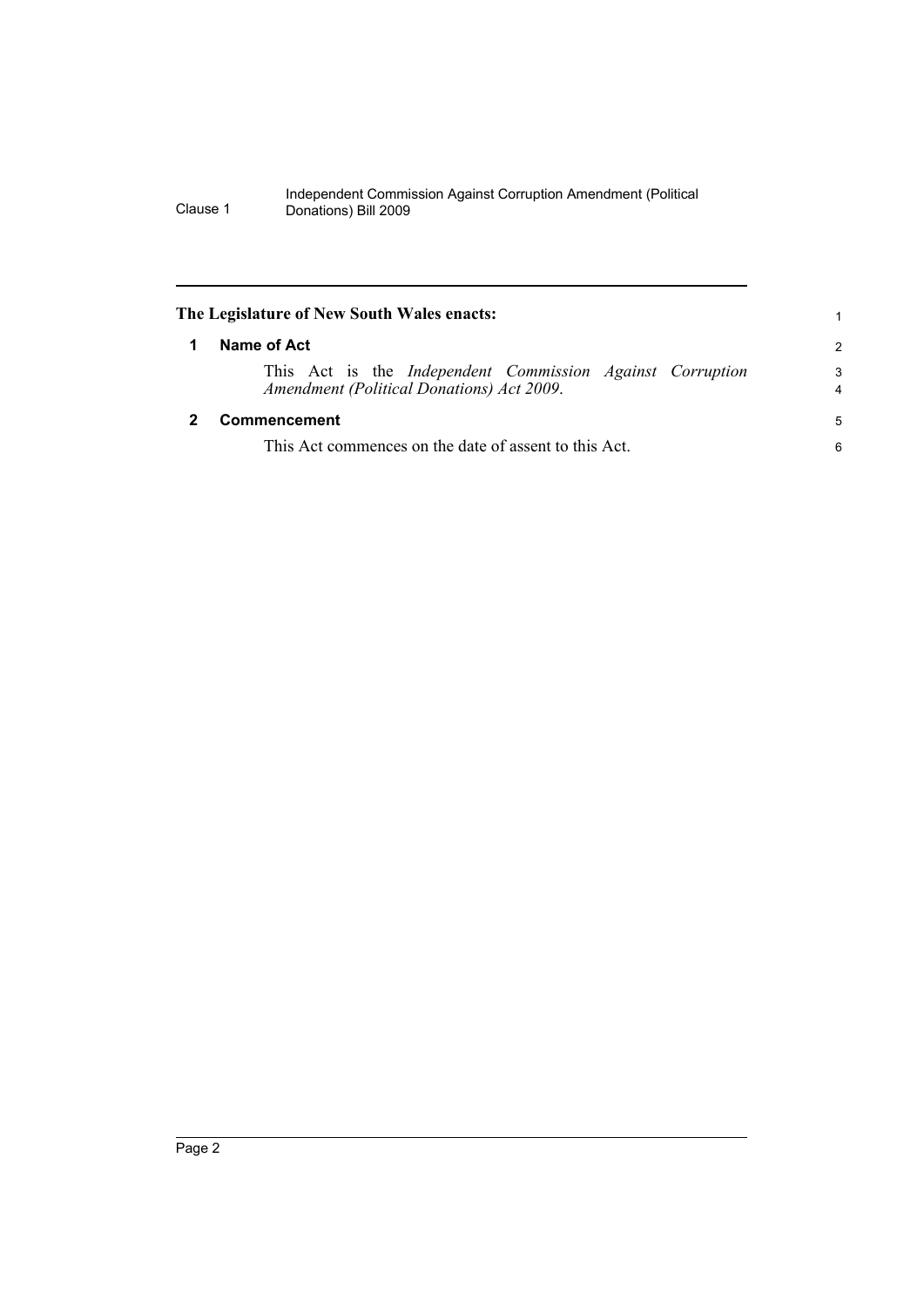Independent Commission Against Corruption Amendment (Political Donations) Bill 2009

Amendment of Independent Commission Against Corruption Act 1988 No 35

#### <span id="page-6-0"></span>**Schedule 1 Amendment of Independent Commission Against Corruption Act 1988 No 35**

#### **Section 13A**

Insert after section 13:

#### **13A Function of investigating connections between political donations and decisions by elected public officials**

- (1) It is a function of the Commission to investigate any connection between reportable political donations and decisions made by elected public officials in the course of their official functions.
- (2) That function extends to investigations by the Commission on an on-going basis, and is not limited to investigations arising out of a matter reported to the Commission under this Act.
- (3) For the purposes of this section, there is a connection between a reportable political donation and a decision made by an elected public official if, and only if:
	- (a) a person makes a reportable political donation to an elected public official (or to the political party to which the elected public official belongs), and
	- (b) the elected public official makes a decision in the course of his or her official functions that benefits the person who made the donation, and
	- (c) the decision was apparently made because of the donation (whether because it was a benefit to which the person was not reasonably entitled or for any other reason).
- (4) A decision made by a public official who is not an elected public official:
	- (a) while engaged by or acting for or on behalf of, or in the place of, or as deputy or delegate of, an elected public official, or
	- (b) otherwise in the course of his or her employment by or in a public authority for which the elected public official is responsible,

is to be regarded for the purposes of this section as a decision made by the elected public official.

Page 3

Schedule 1

1  $\mathfrak{p}$ 3

4 5